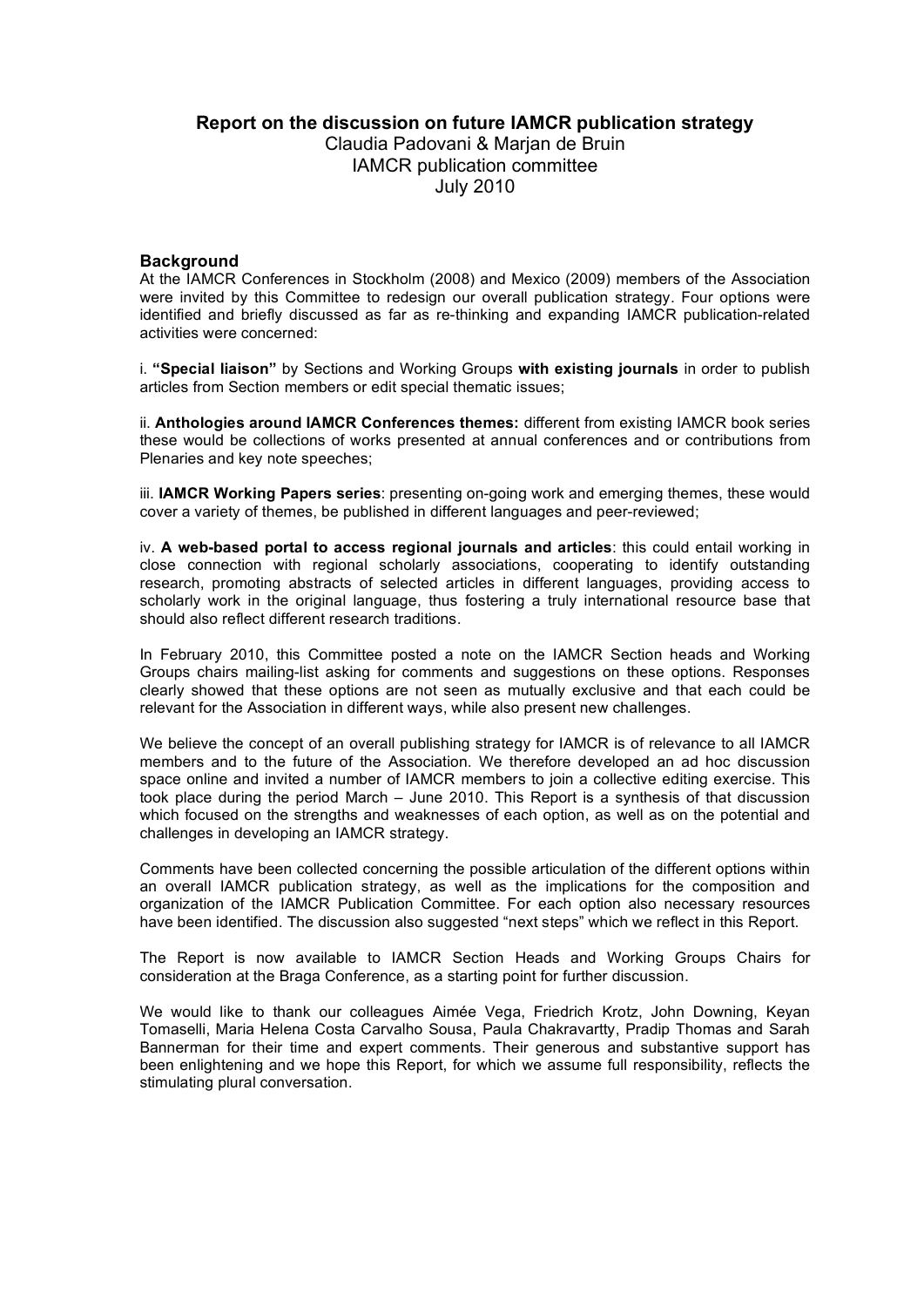# **2. Options in detail**

**(**In the Appendix of this narrative you will find a bullet point summary of the details below)

### **i. Special liaison" with existing journals**

There seemed to be agreement that this option would allow Sections and Working Groups to strengthen their internal networking while promoting their research agenda within the broader scientific community. In doing this, Sections and Working Groups would have at their disposal a manageable tool for organizing and distributing interesting materials without putting too much energy in new editorial projects.

Recent growth of new journal titles may provide interesting venues and diversified readership, though concerns are expressed regarding a) how to guarantee IAMCR visibility and "branding" of these initiatives and b) how to make sure the quality of published work is reflected in the quality of journals involved in the "special liaisons."

This option is different from option 2 (Anthologies around Conference themes) in as far as it may reflect a more structured research agenda of specific Sections and WGs. This is an option IAMCR could encourage amongst Sections and WGs without being directly involved.

Pursuing this path would offer several opportunities: e.g. promotion of IAMCR thematic research in different regions/countries (also in due consideration of multi-linguistic challenges) and diversification of readership. This option may be particularly interesting for new Sections and in regard to emerging thematic issues.

Developing the necessary resources for this option would not be very demanding. The discussants agreed there is little funding involved, while committed people with expertise, editorial skills and sufficient time would be crucial. Staggered rotation within Sections and WGs would be important. They could be asked to develop a working plan indicating priorities for a period of for instance two to three years. IAMCR Publication Committee could be asked to draft such guidelines to be discussed and accepted. As an option with mainly Section/WG responsibility, it is viable though seen as a core challenge for IAMCR as a whole.

#### ii. **Anthologies around IAMCR Conferences themes**

It is recognized by some members of the advisory group that anthologies based on IAMCR conference themes may provide greater visibility of IAMCR activities, and make its research agenda more prominent – both for the scholarly community and other important partners, such as UNESCO. Promoting IAMCR intellectual work and raising the profile of annual conferences would be the main contribution of this option, alongside offering opportunities to less established scholars to have their work published. An annual anthology could become the kernel of a sensible, sophisticated and unique IAMCR theme series.

The publication of such an anthology, however, is seen as problematic in a number of aspects: the selection process would require clear guidelines; editing and coordinating would be a major challenge; funding is also seen as a challenge. Overall this does not seem to be an option that attract much support, unless it would be seen as a responsibility of the Local Organizing Conference Committee, as a part of the Conference Plan and covered by the Conference budget. In such case, it would mostly be focused on material from plenary interventions and key-note speeches. In spite of all objections, it was also recognized that a highly competitive anthology of high standards, following a rigorous selection, might attract libraries.

During the online discussion, especially the younger participants outlined the possibility of on-line publishing, as long as high standards of quality in selecting and editing material would be applied. This would also offer the opportunity to adopt an open-access policy. This option would allow fewer limitations on the length and number of accepted materials, while making themes immediately available to a much broader readership.

Concluding: this option faces severe challenges as far as funding, time and commitment are concerned. The anthology would still run a risk of not encountering readership interest. The IAMCR Publication Committee and Local Organizing Committee would be responsible for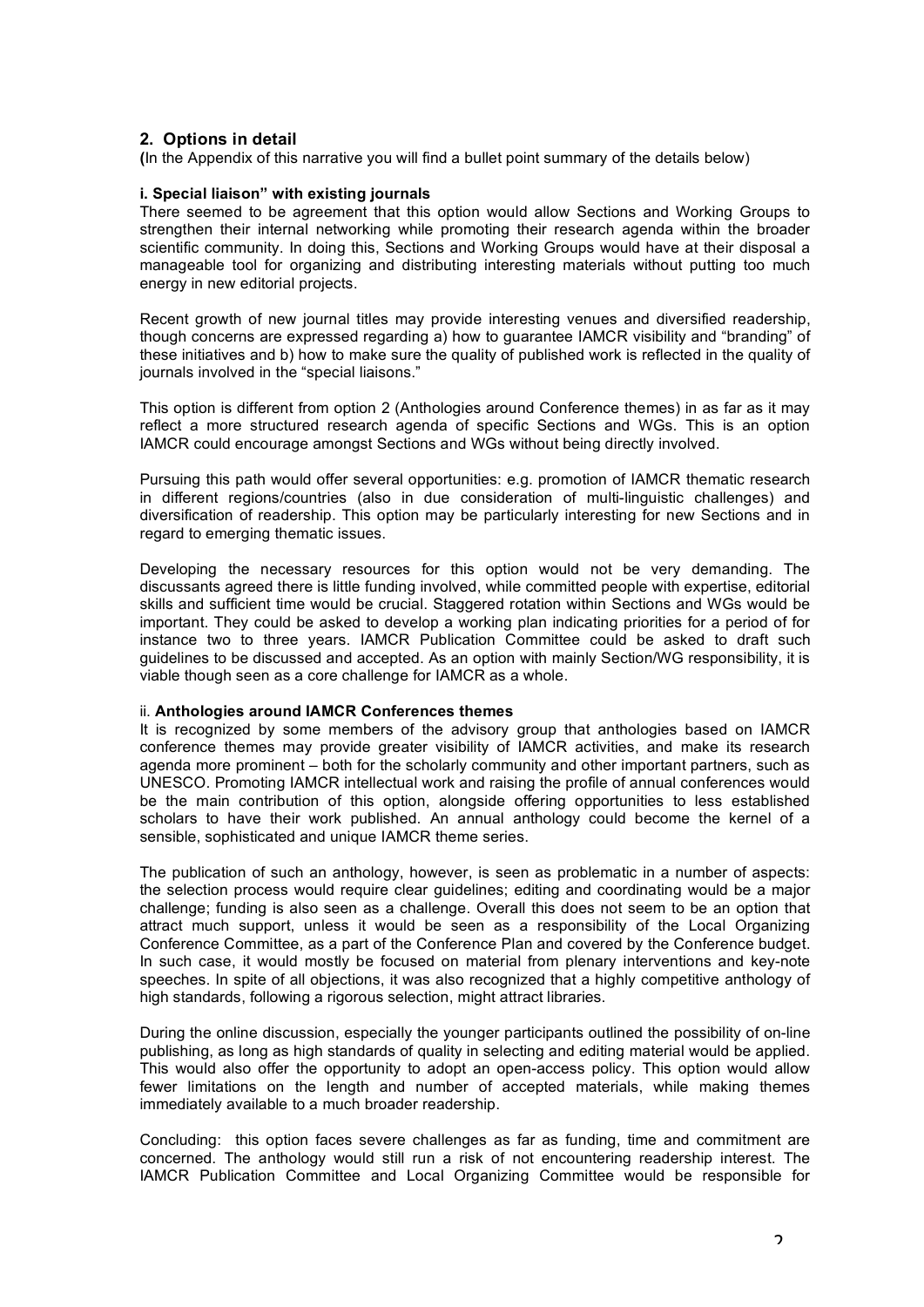financial support and finding an interested publisher.

#### iii. **An IAMCR Working Papers series**

This is seen as a low-cost/risk option to promote work in progress (particularly by, but not limited to, emerging scholars); give visibility to thematic trends in IAMCR intellectual work; and to quickly finalize and make accessible papers presented at annual Conferences according to common guidelines and standards.

The selection process would have to be worked out carefully as, for some, this option would mainly be the responsibility of Sections and WGs, while others see it as an IAMCR Publication Committee task. Suggestions have been made in terms of sharing the task, and therefore articulating interaction, between the Publication Committee and Sections/WGs.

Overall this option seems to be not difficult to handle, would allow working in different languages (funds would need to be identified to provide at least translation of abstracts), thus promoting works by scholars from regions outside Anglo-American circuits. Hopefully access in Global South economies would be made easier, both for writers and readers.

There was strong support for a well-planned/organized on-line series through IAMCR website. Of course, its potential for feedback as well as visibility would depend on the web design. At the same time, making such a knowledge resource available on the Association's website would foster its use and visibility.

The discussants agreed that such an option would require careful organization and precise guidelines in order to meet quality standards; while a strategic publicity would need to be developed an pursued. Also, copyright issues would need to be addressed, especially in the case of on-line materials.

The concern was expressed that the often perceived lower "status" of a Working Paper Series may not justify the kind of energy and commitment which a quality working paper series require.

Option 3 seems to be viable for emerging scholars who try to build up a basic publication portfolio as well as for more experienced authors whose work – in draft and not ready yet for publication in a journal – needs to be debated. These authors would need to retail copyright so that they can republish in revised form elsewhere.

An edited, peer reviewed Working Paper Series, based on intellectual work in Sections and Working Groups; made available as Open Source; with responsibility of Section chairs to identify contributors, would imply minimum costs.

#### iv. **A web-based portal to access regional journals and articles**

Option 4 is probably the most ambitious and innovative proposal, and therefore the most challenging in many aspects. It would respond to several needs within the international scholarly community: addressing the challenges of multi-cultural, multi-vocal intellectual production and exchange; creating a hub space, accessible in different languages through different search functions, allowing southern and regional journals a totally different visibility: and fostering a model that has not yet been developed elsewhere. All of this would imply creativity, specific skills, vision ...

The portal should not be considered as just a list of existing resources but an articulated space to coordinate, connect and access knowledge and to expand scholarly understanding of issues, methods and research traditions.

This option is very demanding in terms of time, resources and networking: who would be in charge of development and handling? (probably an ad hoc team with specific competences, including technical and linguistic); what would be IAMCR leadership in this initiative, and what collaborative model with different regional academic associations? Who would be in charge of selecting the journals to be included, on the bases of what criteria to guarantee consistency and quality standards? Again, issues related to copyright would need to be addressed.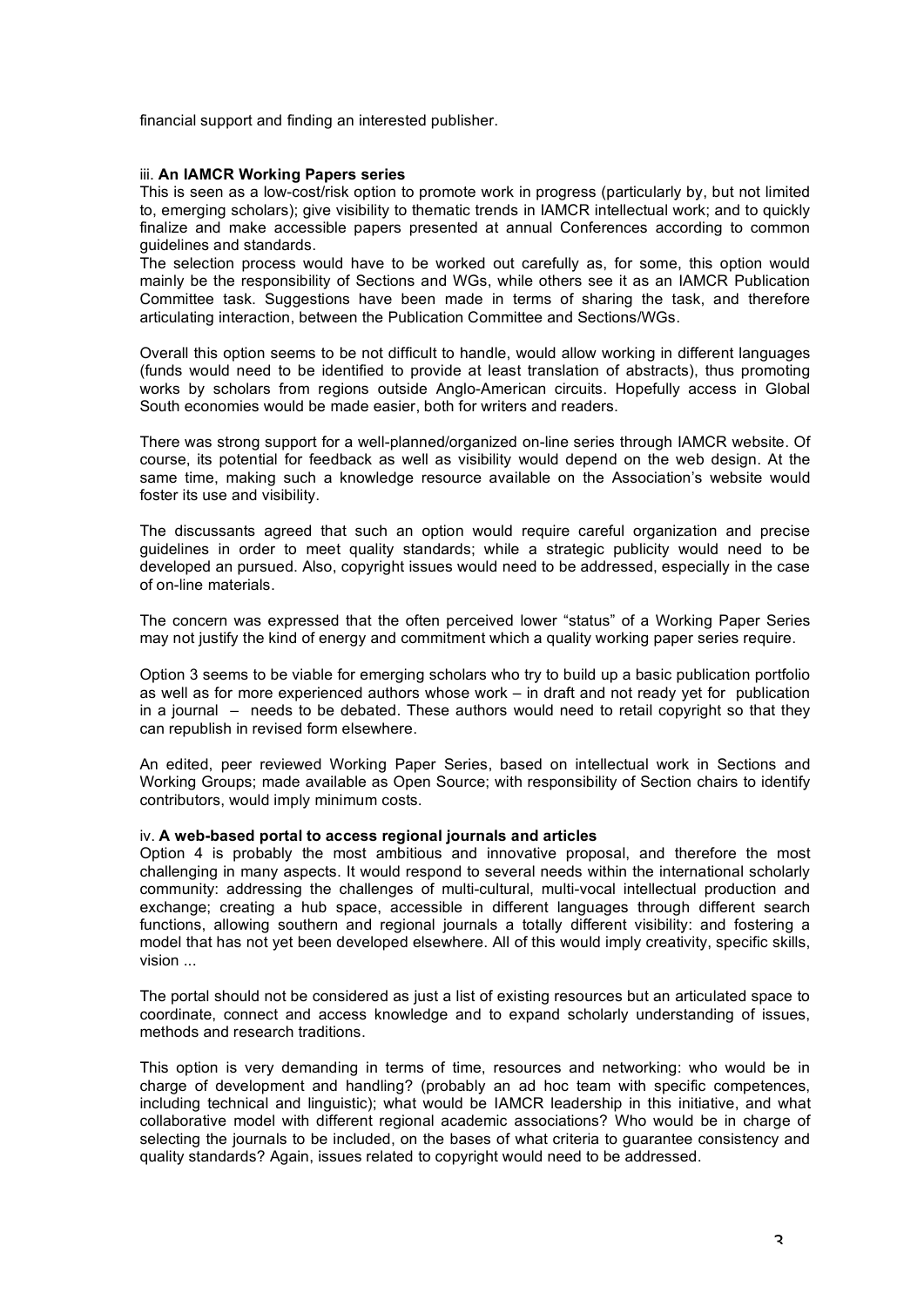This initiative would, in the long term, need to be a joint effort amongst a plurality of regional interested organizations, but suggestions were made to realize this option in gradual steps (see End Note on page 7).

This option would require relevant and diversified resources, specific expertise (handling webbased archives and web-mapping); political will; strategic vision; planning (by the Publication committee, EB and interested IAMCR members); financial resources (for start-up plus sustainability) and networking with regional associations to create connections and goodwill towards cooperation.

A gradual approach seems to be more viable: starting from a "place" on IAMCR's Website where an initial selection of journals would be presented. IAMCR needs people to organize this, care for common formats, build up a common data file for all abstracts, and liaise with the publishers. The Association could perhaps invest in this as a community looking for several library subscriptions. Members of the discussion group agreed that more thinking is needed to identify and properly consider all pros- and cons- of this kind of proposal. Suggestions are made to continue the discussion in a face-to-face traditional mode.

# **3. Assessing the options**

In general there seem to be space available for Option 1: the Publication Committee (and the IC) may encourage Sections and WGs to develop linkages with existing journals, it should support this decentralized effort by providing general guidelines (building on IAMCR's strengths of international and critical scholarship and therefore some policy measures that encourage representation and diversity in terms of work from emerging scholars).

There is no strong support for Option 2.

Options 3 and 4 are the ones perceived as more relevant for IAMCR as a whole.

As for Option 3 a space on the IAMCR website could be created to host Working Papers (WPs). Further discussion is needed to define according to which criteria this is to be structured and how WPs are to be organized (conference theme, IAMCR thematic strands, Sections' research agenda…). The Publication Committee could develop general guidelines for these works (basic principles to reflect the aspiration to foster critical reflections, multi-lingual and inter-disciplinary contributions, open access to intellectual work and structure, minimum requirements). Editorial responsibility could reside with Section heads and WG chairs, while publicity would depend on IAMCR effort.

As for Option 4, definitely more discussion is needed to address the many open and critical issues outlined above. Nevertheless there is shared understanding that in facing the challenges posed by developments in university systems worldwide, and attempts to foster scientific production as an "industry of knowledge", innovative thinking is a must, to continue raising awareness while remaining coherent with IAMCR's mission. Issues of feasibility, requirements and implications of the portal project would therefore go together with broader reflections on the future of communication scholarship in a complex world.

# **4.Future scenarios and next steps**

Different activities can be considered and included in an overall IAMCR publication strategy and related plan, depending on the needs to which such a plan aims at and the goals it sets for itself.

We have collected comments and suggestions concerning possible scenarios for IAMCR publication-related activities, which may include different combinations of the above-mentioned options, as well as other activities (for instance in cooperation with other academic organizations).

Comments have been made to stress the role of IAMCR in fostering critical thinking within a truly trans-national scholarly community, in light of current communication trends and challenges brought about by globalizing processes to the development of independent and critical scientific work in the different and interconnected areas of communication studies.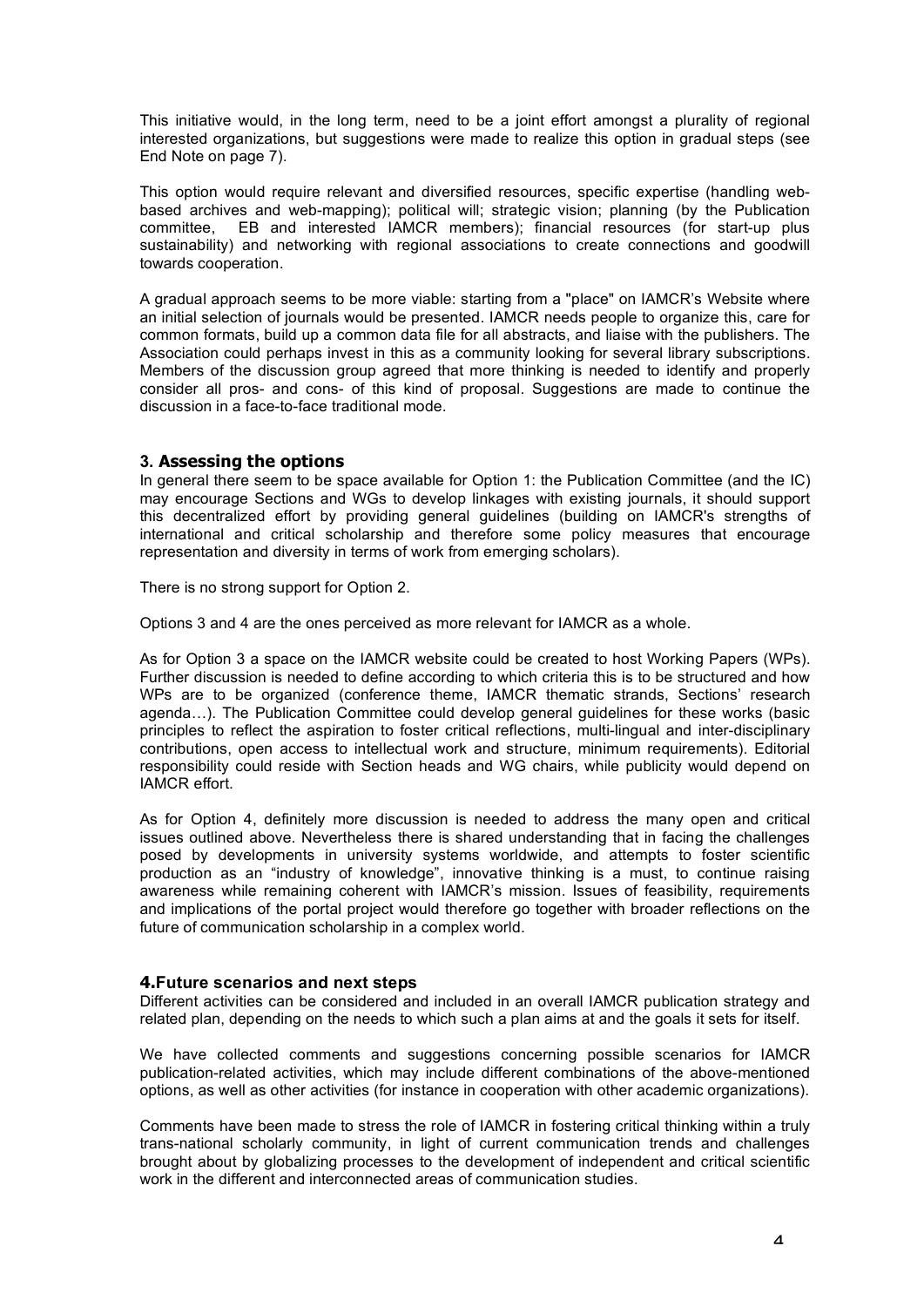Some of the topics for such discussion are outlined below.

- i. First it has been outlined that we need a broader discussion to address developments that may change the publication habits of the academics: the growing pressure to (commercial) indices of impact on people working in universities, online journals and free access journals requiring payment for publication and the prevailing "instrumental logic" of much current publishing posed threats to critical thinking and on. The task of IAMCR, perhaps together with ECREA and other international and regional institutions, is to support publication policies that care for a broad discussion in an academic public sphere. Thus we should open the discussion in such a direction - not to concentrate on only English language publishers and a universalistic understanding of academic culture, but referring to accountability and democratic goals, with support and participation also of the smaller cultural groups. Challenges such as multilingualism in academia, Global South involvement and focus on quality analyses should be at the core of further discussion: how are we to imagine a democratic culture of academic publications and who should decide?
- ii. Secondly we are to address the issue of how IAMCR can make a difference by both assessing existing practices (including publication series and related activities) and asking the question of how to better serve the members and our "field". As of now the Publication Committee has mostly worked in a re-active manner but it needs to have a more in-depth discussion from various angles to spot the "burning issues and questions". Suggestions were made to revitalize this discussion through existing tools: the IAMCR newsletter, the website, Facebook spaces. This Report shows that a loosely coordinated effort in fostering collective contributions can be manageable and fruitful.
- iii. A proposal has been made with regard to the future composition of a revised IAMCR Publication Committee: it seems that a core committee of 6 people – each one responsible for enlisting a further 3-5 to serve as reviewers in an ad hoc advisory capacity. The core and the advisory group would need to be able to represent particular areas of expertise as well as regional/country networks and perspectives. The core would be elected by the IC E.G. to serve for six years (2 people), four years (2 people) and two years ( 2 people), in order to provide for a 'staggered' continuity system.
- iv. Finally, suggestions have been offered concerning basic policy guidelines that should inform IAMCR publication activities in the future:
	- multilingualism (or, at least, the commitment to publish all material in the three IAMCR official languages, thus reaching out to develop appropriate funding for this task);
	- regional representativity in scholarship and issues through outreach to new scholars as well as under-represented scholarship from the global South. (On a specific note: IAMCR members have a strong research research profile in less developed countries, but participation from Africa especially is low. The reasons relate to low resources and lack of research drive, cost of accessing internet, poor libraries, First World prejudices, limited publication channels, etc. Some efforts need to be made to invite representatives of African countries to participate in IAMCR publishing projects;
	- gender representativeness;
	- outreach to emergent scholars, especially with regard to gender;
	- commitment to *free sharing of information and open access to knowledge (this being* absolutely critical for J&C schools in the South who have limited access to resources that some of us take for granted).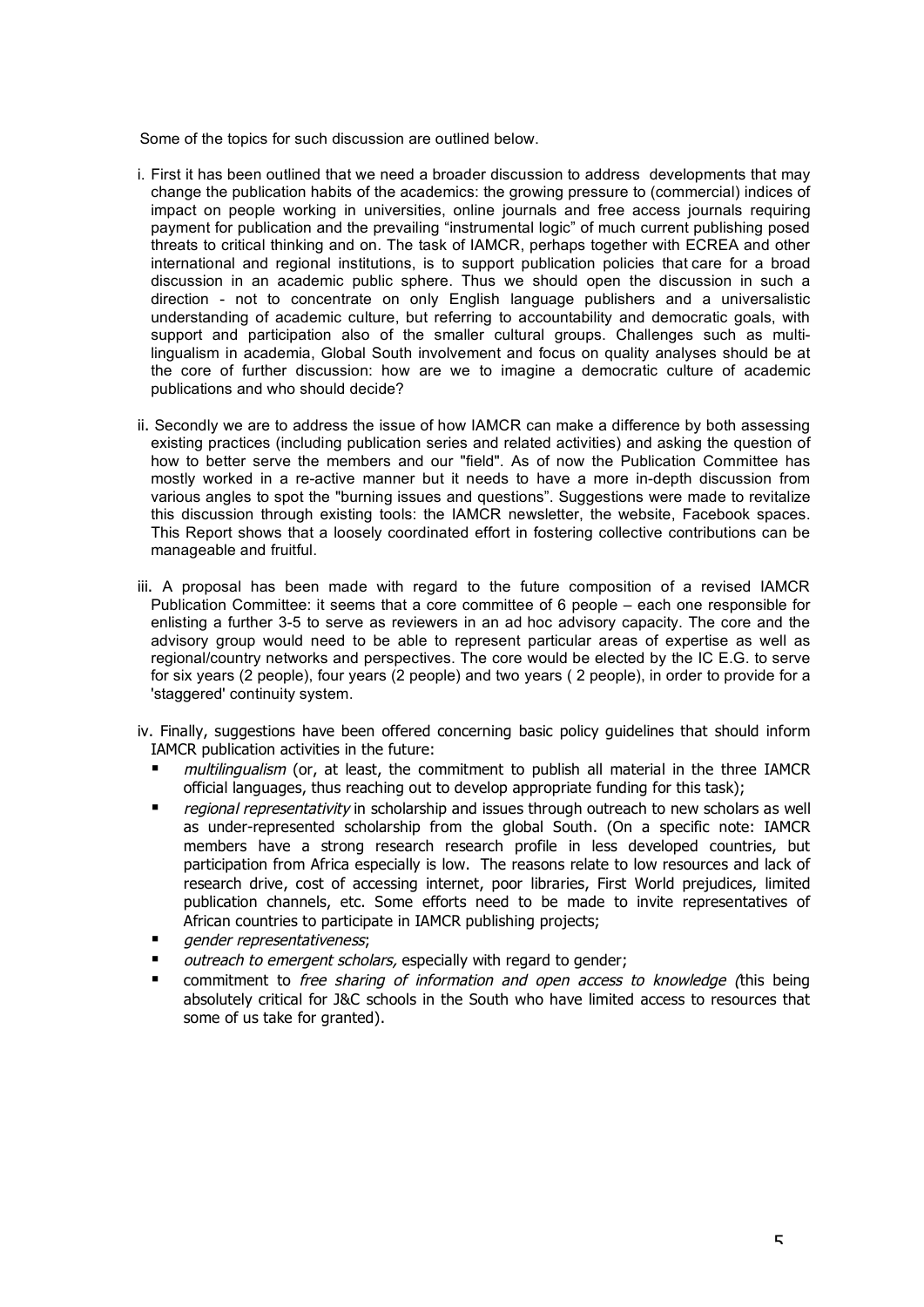As for the **next steps** that should be considered, we propose the following topics for discussion by the International Council as well as within the Sections' and Working Groups' business meetings during the Braga conference:

- **a)** Create a space for further discussion of the basic principles and the core concerns that have been raised in relation to IAMCR publication strategy;
- **b)** Establish a clear mission and policy for a revised Publication Committee
- **c)** Identify and appoint members of this newly established Publication Committee, along the lines proposed in this document;
- **d)** Invite the new Committee to develop an outline for publication strategy on the basis of this document and discussions in Braga. (This outline would include a paragraph on basic policy principles for action, an overview or mission statement concerning IAMCR publication strategy and an agenda for action to be developed in the course of the coming years, indicating priorities, responsibilities, resource needed, outreach opportunities);
- **e)** Circulate this proposal among Section Heads and Working Groups Chairs for suggestions and approval before the Istanbul Conference, where decisions should be made and a refined Plan for Action should be adopted.

As stated above, this Report offers to IAMCR Section Heads and Working Groups Chairs elements for consideration during meetings on the occasion of the Braga Conference and beyond. We hope this may be a useful contribution to expand and make relevant the role IAMCR is expected to play as a point of reference to the international scholarly community.

#### *End Note*

Friedrich Krotz has suggested gradual steps to realize Option 4 - **A web-based portal to access regional journals and articles -** First step: only journals that present themselves by a mission statement and abstracts of articles, all in English, would be included and - access because of control and copyright only for IAMCR members. Perhaps in a second step the same in the two other official languages of IAMCR, adopting a common search function for all abstracts. Third step: if a journal is open access, full articles can become downloaded. For the others, may be that IAMCR may buy access for members, or the respective publishers will sell the articles on demand (need to approach publishers and discuss solutions). Of course, a quality control of the participating journals will be necessary, so maybe better to begin with not more then a dozen form different parts of the world, and let things grow then. In addition, if we have such a portal we must find out what are the interests of the users and the participating journals - discussion, evaluation, translation, exchange and so on - but how and what?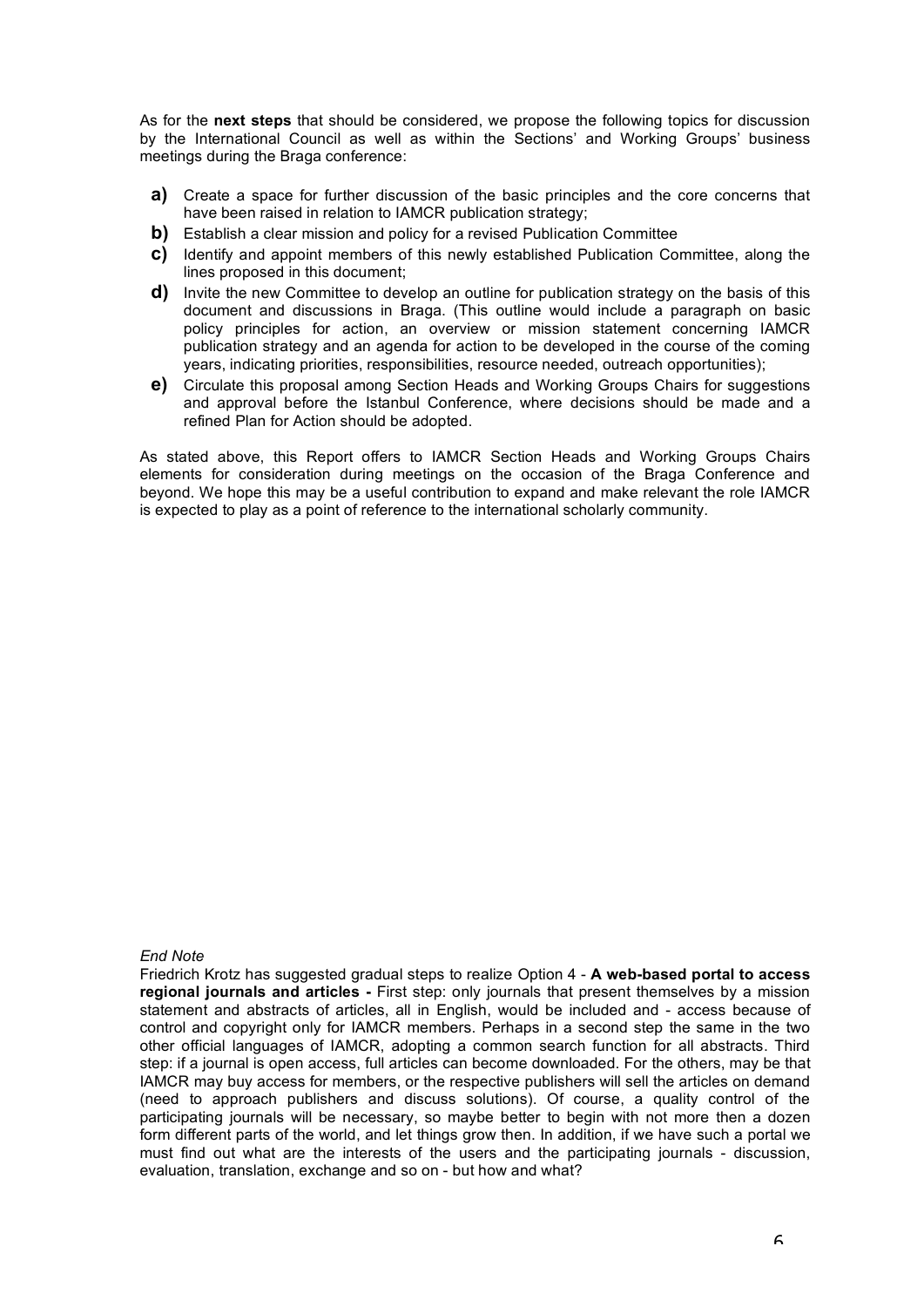# **Appendix Bullet point summary of the 4 Options exposed above**

# 1. **Special liaison" with existing journals**

Strengths:

- strengthens the internal networking of sections and WGs
- **P** promotes the research agenda of sections and WGs in the wider academic community
- has the potential to increase IAMCR's leadership among scholars
- takes advantage of existing and diversified readership interested in specific area of interest
- **P** provides a manageable tool for organizing and distributing interesting material
- $\blacksquare$  efficient not requiring much energy for new editorial projects
- would encourage sections and WGs to develop a publication agenda/ plan indicating priorities for a period (2-3 years)
- $\blacksquare$  can happen and should happen at a decentralized basis

Concerns/weaknesses:

- no certainty about quaranteed IAMCR visibility and "branding"
- publications may happen in low quality journals (and through the sections and WGs connection with IAMCR reflect badly on the organization)
- how to make sure the quality of published work is reflected in the quality of journals the "special liaisons" is created with.
- some themes of sections and WGs may not be covered by specialized journals
- no final editorial control

Opportunities:

- **P** promote IAMCR thematic research in different regions/countries (also in due consideration of multi-linguistic challenges)
- diversification of readership
- IAMCR able to contribute to high quality journals; not necessarily limited focus on high impact journals
- **Permionaries** particularly interesting for new Sections and in regard to newer/emerging thematic issues

Resources needed:

- does not require a demanding budget
- committed people with expertise, editorial skills and sufficient time would be crucial
- $\blacksquare$  rotation of resources within the sections needed

# General impression:

As mainly a Section/WG responsibility, the option is viable, though seen as a core challenge for IAMCR as a whole.

# 2. **Anthologies around IAMCR Conferences themes**

Strengths:

- may provide greater visibility of IAMCR activities, and make its research agenda more prominent for relevant parties
- **P** promotes IAMCR intellectual work and raise the profile of annual conferences
- offers opportunities to less established scholars to have their work published.
- a yearly collection of works selected from annual conferences could be the start of an ongoing IAMCR series
- **E** attractive through on-line publishing, if high standard selection processes and quality editing is guaranteed and an open-access policy in relation to these materials would be adopted
- on-line would be immediate and widely accessible

Concerns/weaknesses: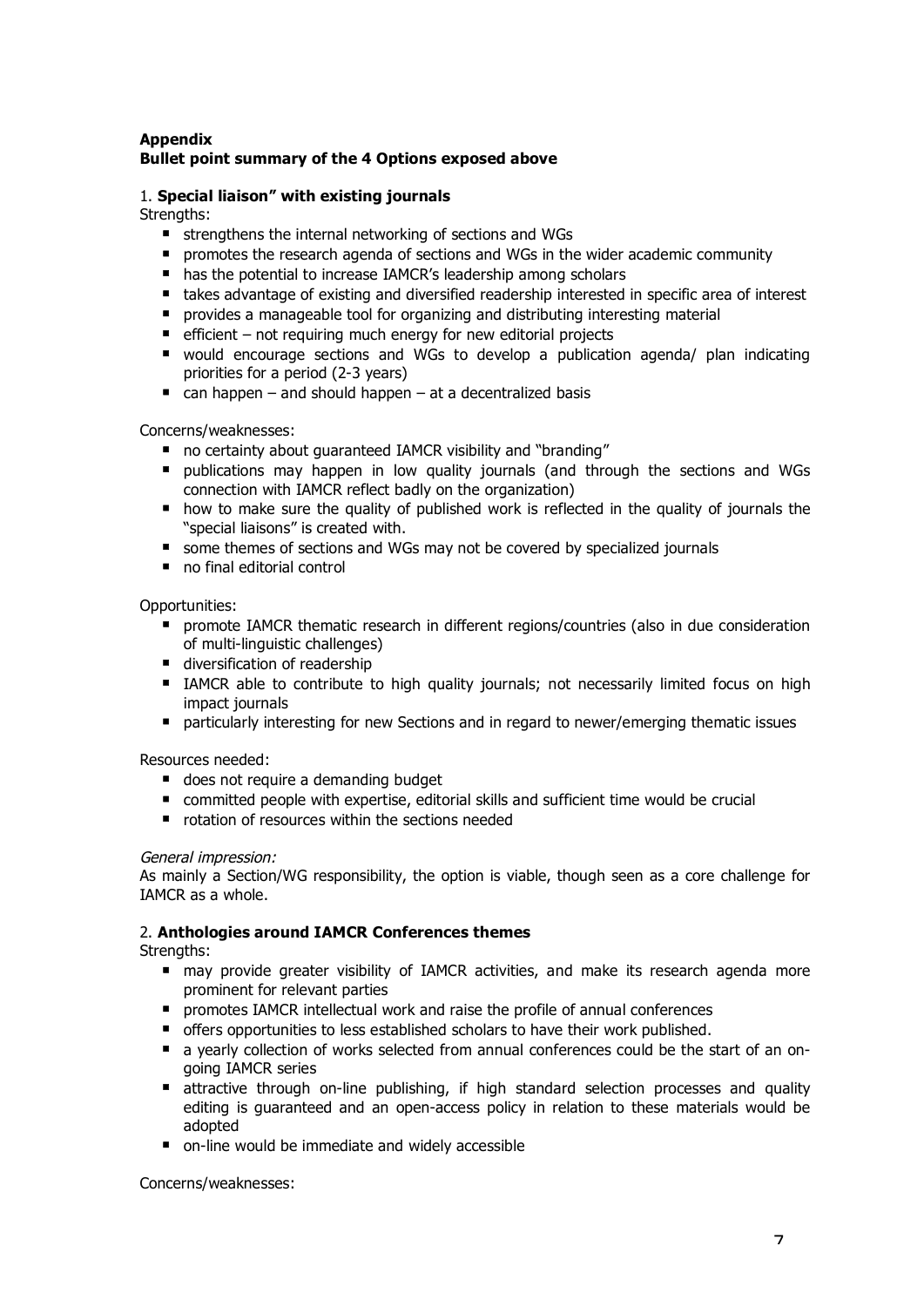- the selection process will require clear guidelines (who would select? according to which criteria? How to guarantee consistency?)
- $\blacksquare$  editing and coordinating would be a major challenge
- due to general and wide themes readership may not be too large
- nanthologies not an easy format to market

### Resources:

- **funding is seen as a challenge for hard copy anthologies**
- **E** less if a concern when on-line anthologies are considered
- **time and energy by members of IAMCR Publication Committee and Local Organizing** Committee, who would also be responsible for financial support

# General impression:

- not attractive for wider readership and publishers if in print format only
- conceived as mainly a responsibility of the Local Organizing Committee, as part of the Conference Plan and budget, and mostly focused on collecting plenary interventions and key note speeches
- **harao** however, with a rigorous selection process a highly competitive anthology of high standards might attract libraries
- online options would have more advantages

# **An IAMCR Working Papers series**

Strengths:

- a low-cost/risk to promote work in progress (particularly but not only emerging scholars)
- qiving visibility to thematic trends in IAMCR activities
- **P** possibility to incorporate more immediately papers intended for annual conference
- seems to be easier to handle
- would allow working in different languages
- **P** promotes works by scholars from regions outside Anglo-American circuits
- access in Global South economies will be easier, both for writers and readers
- special preference for a well-planned/organized on-line series (quality of web design crucial: – potential for feedback as well as visibility would depend on web design)
- $\blacksquare$  if on IAMCR website would foster its use and visibility.

Concerns/ weaknesses:

- responsibility would need to be clear (Sections and WG? IAMCR Publication Committee? Shared responsibility between these two?)
- the lower "status" of such publication may not justify the kind of energy and commitment which a quality working paper series would require
- **E** copyright issues should be addressed (especially in the case of on-line materials and when papers are to be developed into final publications)

Resources:

- funds should be used to provide at least translation of abstracts
- would require careful organization and precise guidelines in order to meet quality standards; strategic publicity should be pursued.

General impression:

- This option seems to be viable and attractive, especially for emergent scholars trying to build up a publication portfolio as well as for more experienced authors whose work needs to be debated but which is not yet ready for final publication in a journal.
- An edited, peer reviewed, working series, based on emerging thinking in the sections and working groups; made available as Open Source; with responsibility of Section chairs to identify contributors, would imply minimum costs. If this is conceived as a quality series, with IAMCR specific responsibility in promoting effective publicity and guaranteeing quality. This may be accomplished by identifying single themes (emerging, problematic..) for all